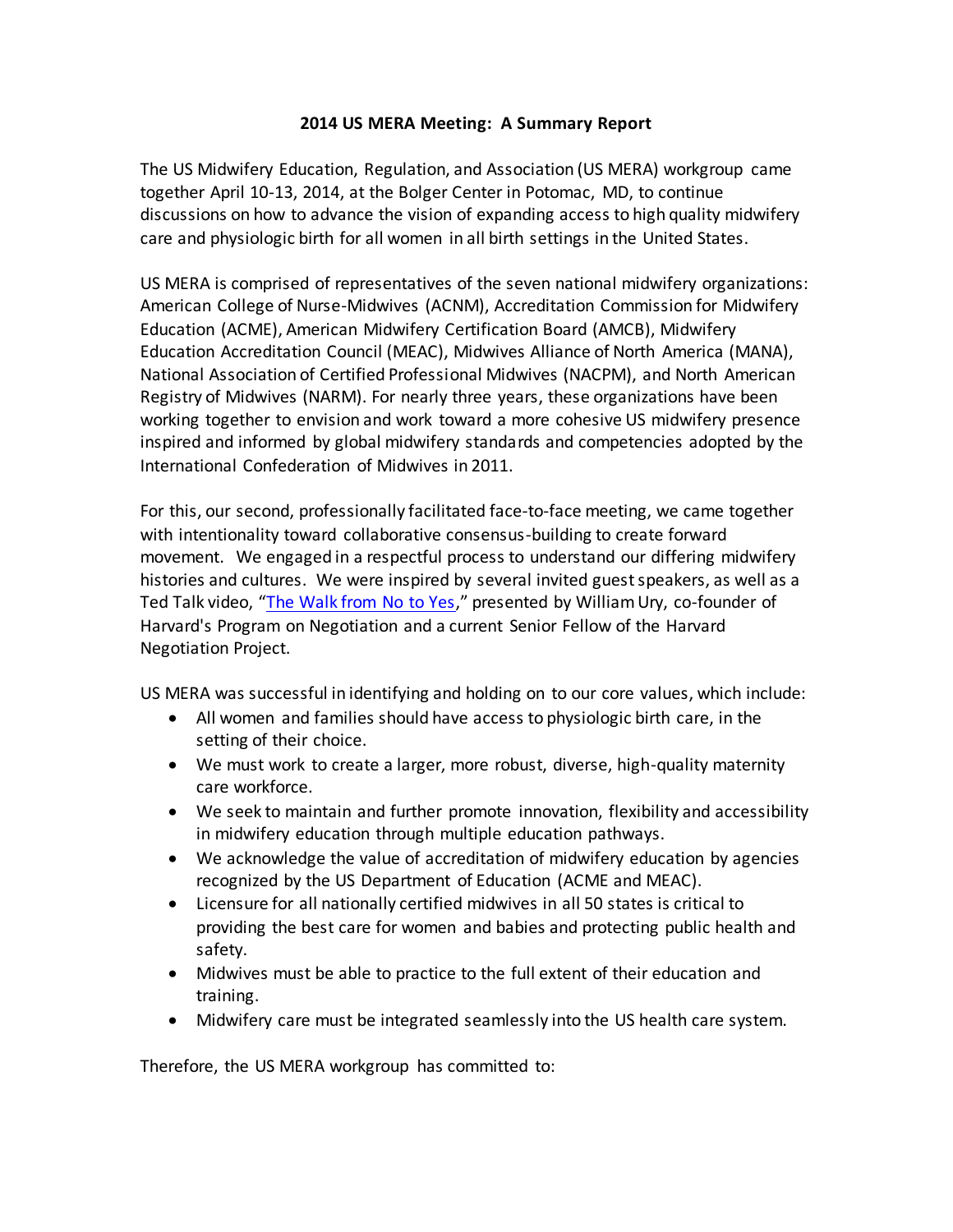- 1. Support development and implementation of MEAC- and/or ACME-accredited direct assessment<sup> $\,i$ </sup> midwifery education programs by 2020.
- 2. Effective immediately, support legislative language stating that, by 2020, all new applicants for midwifery licensure must have successfully completed an education process accredited by ACME or MEAC that qualifies them to take the AMCB or NARM national certification exam. Provisions related to other key elements of licensure will be collaboratively discussed on a state-by-state basis.
- 3. Craft a multi-stakeholder consensus statement describing various other core principles of model midwifery legislation, utilizing [a Delphi process.](http://en.wikipedia.org/wiki/Delphi_method)
- 4. Engage in conversations with each other prior to issuing significant communications to our constituents and stakeholders related to critical issues in midwifery education, regulation, and association.
- 5. Create a memorandum of understanding among our organizations that articulates how we will work together to achieve our collaborative vision.

We encourage all who wish to work collaboratively to improve maternity care in the US to recognize the historic nature of these multi-organizational commitments and support our efforts to achieve these goals. We recognize that this initial statement will generate many questions about state legislative and policy implications and how we will achieve these commitments. We appreciate your patience while we work together to address these questions over time and will provide additional clarity as it becomes available. We welcome your questions and input, which can be sent to one or more of the professional midwifery associations (ACNM, MANA, and NACPM) at [leadership@acnm.org](mailto:—leadership@acnm.org)[, info@mana.org](mailto:info@mana.org), o[r executivedirector@nacpm.org](mailto:executivedirector@nacpm.org).

Signed,

## **US MERA Representatives**

Shannon Anton, NARM Melissa Avery, ACME Tanya Bailey, AMCB Colleen Donovan Batson, MANA Sarita Bennett, MANA Ginger Breedlove, ACNM Carrie Bright, AMCB\* Katherine Camacho Carr, ACME\* Eleanor Daniels, NACPM\* Ida Darragh, NARM Marinah V. Farrell, MANA\* Heidi Fillmore, MEAC\* Cathy Collins-Fulea, ACNM\* Kaye Kanne, NACPM Lorrie Kline Kaplan, ACNM\*